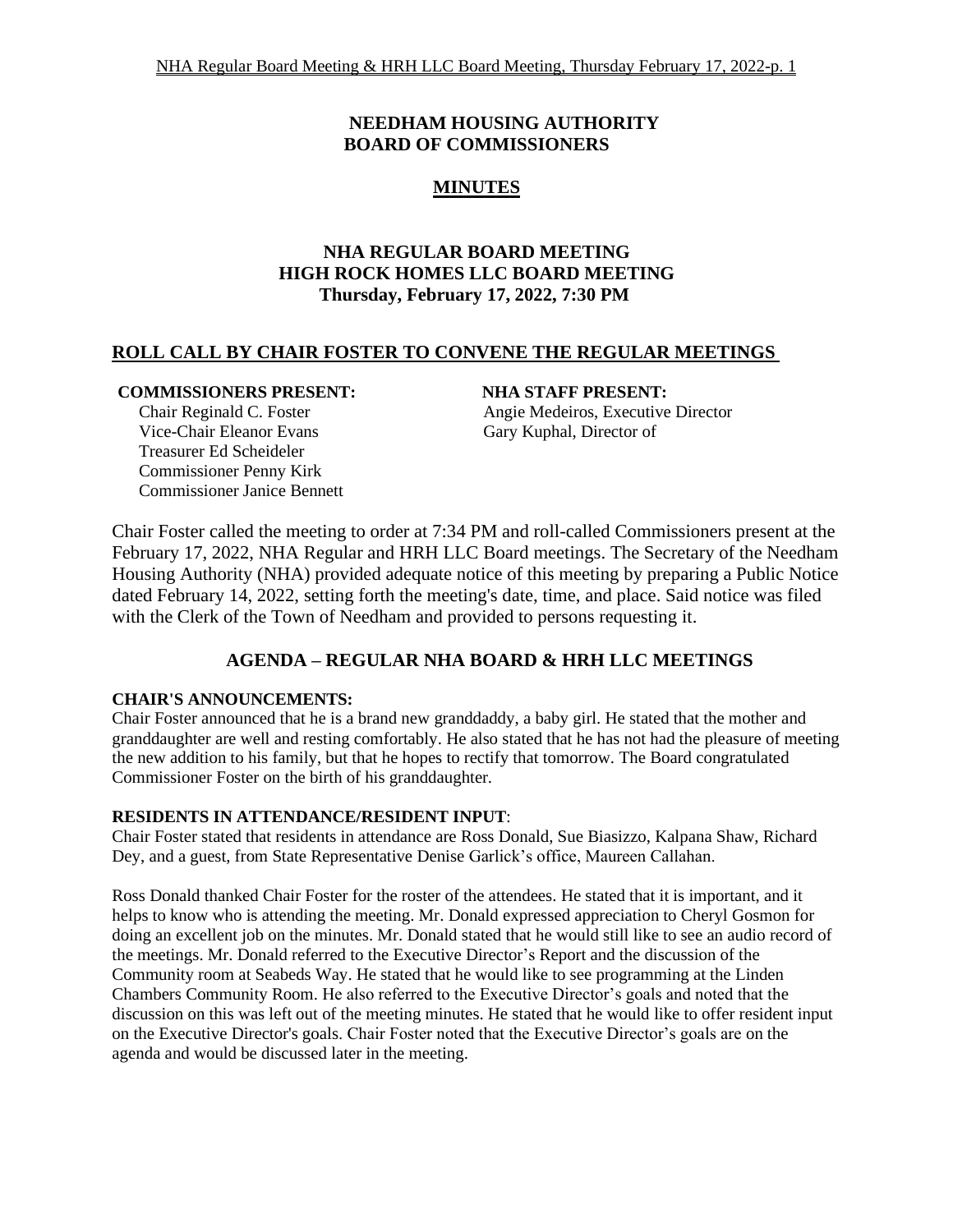## NHA Regular Board Meeting & HRH LLC Board Meeting, Thursday February 17, 2022-p. 2

Sue Biasizzo stated that she watched the recording of the NHA Special Meeting and was upset to hear the lack of decorum and disagreements on everything. She stated it was a waste of time. She stated that many of the agenda items were tabled because the meeting time was running out. She stated that we as residents are given 3 minutes to talk and we have to listen to all the disagreements all the sniping that occurs. She stated that she cannot demand this but is strongly encouraging mediation for everyone. She added that it is good that the meetings are not televised like other Needham Board meetings. She stated that the Board would be hearing a lot of negative comments from Needham residents on the way the Board behaves at the meetings. She stated she feels very strongly that mediation should be considered.

Kalpana Shaw referred to CPA funding and asked what are the NHA's plans for that funding. Ms. Shaw asked about the status of the After School Program and suggested that the program start again in the fall. Chair Foster expressed appreciation to Ms. Shaw for her questions and stated that the Board would be talking about those topics later in the meeting.

# **AGENDA AND DISCUSSION**

# **A. Approval: NHA Bill/Check Warrant**

## **RESOLUTION #2022-208**

Upon a motion duly made by Commissioner Foster and seconded by Commissioner Evans to approve payment of the NHA bill/check roll listed on the Warrant dated February 17, 2022, in the amount of \$282,564.47.

**The motion carried. The vote was unanimous 5-0.**

## **B. Approval: HRH LLC Bill/Check Warrant**

## **RESOLUTION #HRH2022-43**

Upon a motion duly made by Commissioner Foster and seconded by Commissioner Bennett to approve payment of the HRH LLC bill/check roll listed on the Warrant dated February 17, 2022, in the amount of \$44,303.12

**The motion carried. The vote was unanimous 5-0.**

## **C. Review & Approval**

1. 1/20/2022 Minutes of NHA & HRH LLC Regular Board Meeting **RESOLUTION #2022-209**

Upon a motion duly made by Commissioner Foster and seconded by Commissioner Bennett to approve the minutes of the 1/20/2022 NHA and HRH LLC Regular Board Meetings as submitted.

**The motion carried. The vote was unanimous 5-0.**

2. 2/2/2022 Minutes of NHA Special Board Meeting

## **RESOLUTION #2022-210**

Upon a motion duly made by Commissioner Foster and seconded by Commissioner Evans to approve the minutes of the 2/2/2022 NHA Special Board Meeting as submitted. **The motion carried. The vote was unanimous 5-0.**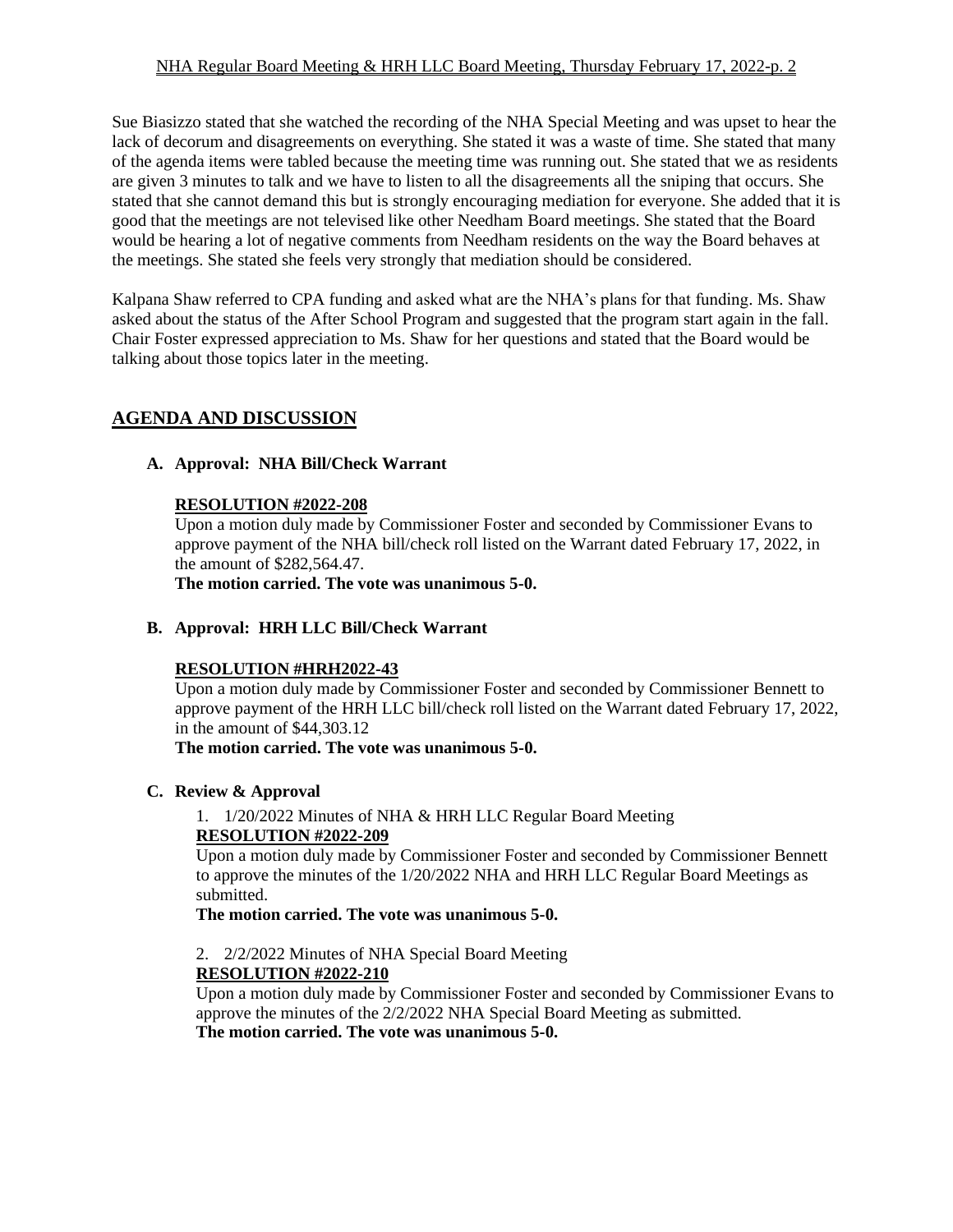## D. **Status Update:**

1. Housing Plan Working Group

Commissioner Scheideler reported that Karen Sonnenberg has been working on the Housing Needs Assessment and she anticipates having that ready by the end of February. He stated that Lee Newman has been working on Community Housing and there will be a discussion workshop on March  $10<sup>th</sup>$  on how to plan the workshop, then a workshop on March  $24<sup>th</sup>$ , and debriefing back to the working group on April  $14<sup>th</sup>$  to prepare next steps.

2. Community Preservation Committee

Commissioner Foster stated that there are twelve CPA applications, four of which are the NHA's. He stated that the NHA has not done anything additionally for the CPC since the initial presentation at the meeting of January  $12<sup>th</sup>$ . Out of that meeting came several follow-up actions items which are nearing completion and will be reviewed by the CPS at the next CPC meeting, on Wednesday, February 23rd, at 7:00 PM. He stated that the NHA was asked to update its five-year projection of CPA funds needed for the Modernization and Redevelopment Initiative. He stated that the CPC is also requesting Gantt Chart Timelines for each of the projects and that he and Executive Director Medeiros have been working on this. The CPC is asking the NHA to fine-tune its funding requests based on their analysis and input and that the to prepare a draft Town Meeting handout for the annual Town Meeting in May. Chair Foster stated that he will submit a draft of all this work to the Board as soon as possible. Chair Foster stated that there will be a final CPC meeting on March  $2<sup>nd</sup>$ , a meeting on March  $8<sup>th</sup>$  with the Select Board. On March 16th is the Public Hearing. Chair Foster stated that the CPC will meet with the Finance Commmittee on March 23<sup>rd</sup>, and do the final vote on the CPA funding requests on March 30<sup>th</sup>.

3. Modernization & Redevelopment Initiative Update

Chair Foster stated that there is a monthly status report in the Board Packet. He presented information on the formation of the Local Designer Selection Committee. He referred to the state laws that govern this process. He stated that DHCD has a list of approved firms that can develop a schematic design for the Linden/Chamber Project. Chair Foster described the makeup of the Designer Selection Committee, which would include an architect or engineer, Cambridge Housing, an NHA senior staff member, and an NHA resident, and a member of the public. He noted that NHA Commissioners can not be a member of the Designer Selection Committee. Chair Foster stated that he will reach out to the PPBC and other architects in town for recommendations. He added that he would like to have a slate of attendees on lined by the March meeting, for approval by the Board.

# E. **Status Update and Discussion**:

- 1. NHA Office Relocation Plan and Costs to 21 Highland Circle Executive Director Medeiros provided an update on 21 Highland Circle. She noted that the lease as been reviewed by legal counsel and is included in the Board Packet for Board approval.
- 2. After School Program Reopening Plan and Budget

Executive Director Medeiros noted that the Omicron wave is receding, and she plans to re-open the After School Program the first week of March. She stated that she has prepared a budget which is also in the Board Packet and once it is approved, she will send it to the Fee Account.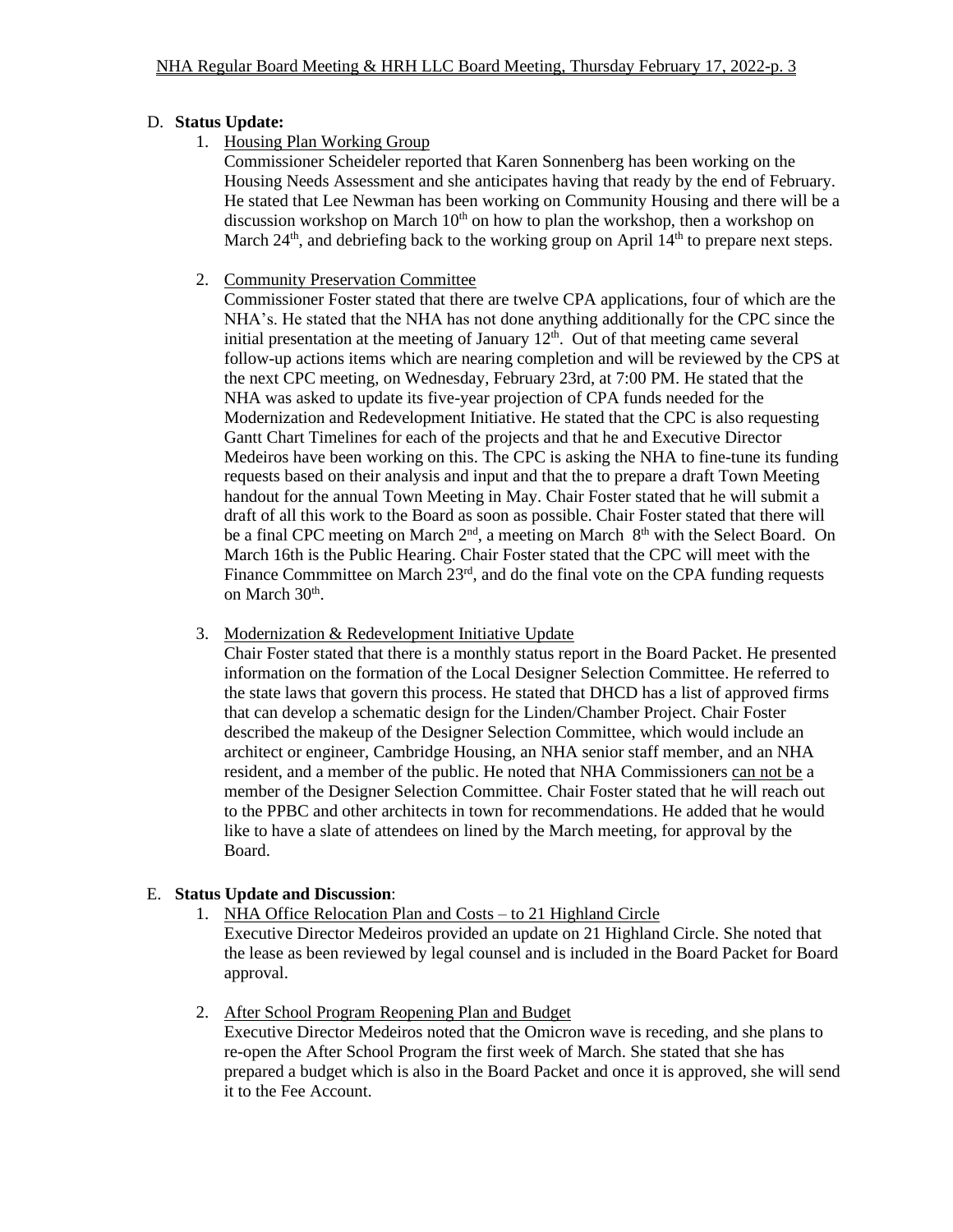- 3. Plan to Return Cooks Bridge Unit 42 to Service Executive Director Medeiros stated that the plan is to use 42 Captain Robert Cook Drive to house the After School Program until the end of the school year in June. Thereafter, it will be restored to service as a 4 bedroom unit of deeply affordable housing.
- 4. Plan to Restore 28 Captain Robert Cook Drive to a Community Center Executive Director Medeiros stated that there is not a plan in place yet to restore 28 Captain Robert Cook Drive to a Community Center. She added that the plan would be to come up with a design and a budget. She noted that there are a lot of moving parts and that the process would begin soon.

#### Discussion on the Above

Executive Director Medeiros responded to Commissioner Kirk's questions and stated that she has not received the sign-up form from students to date. She noted that the budget was prepared based on historical practice and would present a more granular budget for the Board's consideration at the next Board meeting.

Commissioner Bennett suggested that children come to the Community Room in person to sign-up for the program. Commissioner Bennett also suggested that the After School Program begin again in September.

Commissioner Evans referred to the After School Program Director compensation. She urged Executive Director Medeiros to consult with legal counsel on whether this position would qualify as an independent contractor under M.G.L. or an employee of the NHA.

## **F. Review and Approval:**

1. Lease and relocation budget for the New NHA Office at 21 Highland Circle Chair Foster opened this item for discussion. He described the process the staff would engage in during the relocation of the NHA Admin Office. Executive Director Medeiros noted that the staff will do the packing in preparation for the movers on Saturday and on Monday staff would begin to unpack. She added that Comcast and the NHA IT person would set up the computers and phones on Monday. The move is scheduled for the weekend of March 4-7. Gary Kuphal, Director of Maintenance shared a few brief comments on preliminary plans for restoring 28 Captain Robert Cook Drive (CRCD) to a community room.

#### Discussion on the Above Four Reports

Commissioner Evans asked why the move was not happening on March 1<sup>st</sup>. Executive Director Medeiros stated that the owner of the building allowed NHA access to the building to accommodate the move.

Commissioner Kirk asked if the Commissioners could have input on the design restoration for the community room at 28 CRCD and that she would like to see a small kitchen added. Executive Director Medeiros stated that she would engage the Tenant Association in this planning as well.

The conversation veered to a discussion on safety and liability in a functioning kitchen at 28 CRCD. Chair Foster suggested checking back in with the Department of Early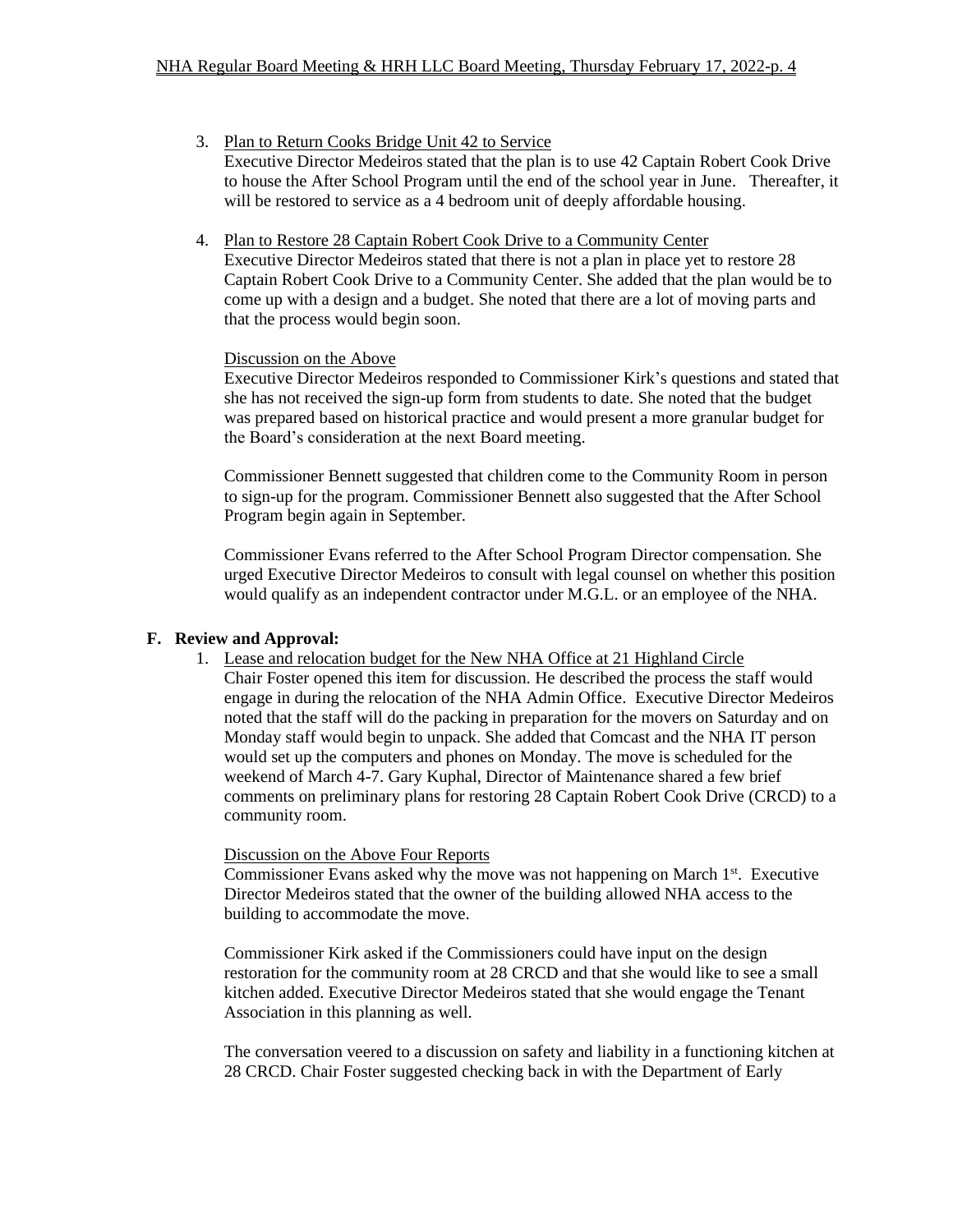Education and Care (EEC) to be sure that the NHA is following any rules and regulations that might be in place to ensure the safety of young children.

Commissioner Scheideler stated that there was a slight change in the price of the lease, but based on the original proposal, a seven-year lease with annual escalations would cost \$558,194 as well as approximately \$21,000 for moving costs and remodeling expenses are higher than originally estimated and it puts the total cost in the neighborhood of approximately \$600,000 for this move. He stated that the NHA is aggressively seeking money for a new initiative and while a new expanded office is going to be a very nice environment for all of the people working in the office, it seems that \$600,000 could be better spent. He stated that the Board should consider maintaining the status quo until it has a new building over at Linden and Chambers.

After some discussion Chair Foster noted that Commissioner Scheideler's numbers were somewhat incorrect. He stated that the overall cost is approximately \$542,000 over the seven years. He noted that the NHA is not committing to the entire \$542,000, just committing to \$70,000 for the first year's rent and \$72,000 for the second year's rent, etc. He reminded everyone that to calculate the net cost of this initiative, you need to back out the additional revenue from HUD when Unit 42 is placed back in service. This revenue amount is approximately \$213,000 or more, making the net cost of the 7 year office lease \$529,000. He stated that the NHA had an early termination option to give a one-year notice and to get out of the lease at any time. He noted that Commissioner Scheideler was correct in noting the huge expense, but it is being spent to accomplish many benefits. Commissioner Kirk asked if the lease agreement be amended to include the NHA leaving as soon as possible and returning to the NHA campus. Chair Foster noted that NHA would know well in advance of the completion date for a new on-campus office, so the one year advance notice is adequate.

## **RESOLUTION #2022-214**

Upon a motion duly made by Commissioner Foster and seconded by Commissioner Bennett to approve the lease and relocation budget for the new NHA office at 21 Highland Circle, Needham, MA 02494

## Roll call vote:

Commissioner Kirk, aye; Commissioner Bennett, aye; Commissioner Evans, aye; Commissioner Scheideler, no; and Commissioner Foster, aye. **The motion carried. The vote was 4-1 in favor.** 

#### **2. Ancillary Program Budgets**

#### 2022 After School Program Budget

#### **RESOLUTION #2022-215**

Upon a motion duly made by Commissioner Foster and seconded by Commissioner Evans to approve the 2022 Afterschool Program Budget.

#### Discussion

Commissioner Scheideler asked if any additional contributions have been raised. Executive Director Medeiros responded that she does not have the exact information but would get it to him. Commissioner Scheideler asked if tutors have been lined up for the program. Executive Director Medeiros responded that tutors have not been lined up yet.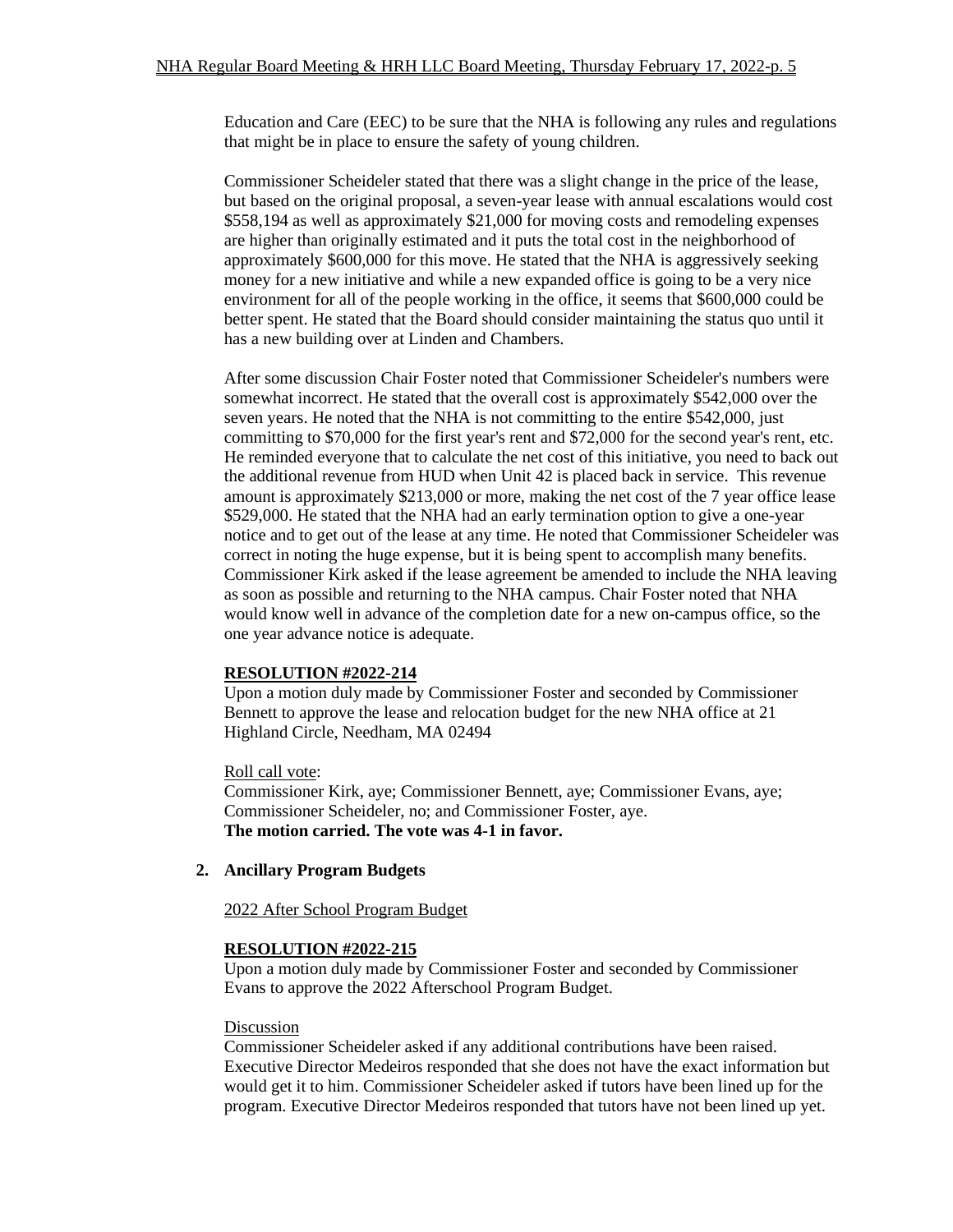After some discussion between the Commissioners on the pros/cons of reopening the afterschool program on March 7 vs. waiting until the beginning of the Fall school year, Chair Foster summarized that it is the consensus of the Board that the Afterschool Program should not open until Fall, 2022.

## Vote

**The Board did not vote on this resolution.** Staff were request to resubmit a new budget for consideration not later than the June, 2022 Board meeting.

## 2022 Modernization & Redevelopment Initiative Budget

## **RESOLUTION #2022-216**

Upon a motion duly made by Commissioner Foster and seconded by Commissioner Kirk to approve the 2022 Modernization and Redevelopment Initiative budget as submitted.

### Discussion

Chair Foster asked if there were any questions re: the proposed 2022 MRI Budget. There were none.

### Roll call vote:

Commissioner Scheideler, aye; Commissioner Bennett, aye; Commissioner Evans, aye; Commissioner Kirk, aye; and Commissioner Foster, aye. **The motion carried. The vote was unanimous 5-0.** 

## **G. Discussion and Approval: Executive Director 2022 Annual Salary Review**

Chair Foster opened this item for discussion. He referred to the regulation for setting the maximum salaries for executive directors. He described the formula DHCD uses in calculating salaries. Chair Foster stated that the Board, following past practices, would look at the salary review for the executive director in two components: one is the cost of living adjustment component (COLA), and the other a merit increase. The latter is a combination of how Executive Director Medeiros did on her 2021 goals and her 2021 performance evaluation.

Chair Foster provided US and Mass. data that to keep even with inflation, Ms. And proposed that Medeiros would need an increase of somewhere between 6.3% and 7% to maintain the purchasing power of her current salary from Jan 2021 – Jan 2022. He stated that he would like the Board to talk about the COLA component first.

Commissioner Kirk asked what the COLA component is in our current union agreement. Chair Foster replied that he thought is was around 3%. *[Correction after the meeting: the COLA*  amount for administrative personnel is 2.5% and the COLA for maintenance personnel is fixed *pursuant to MGL Chapter 121B, Section 29.]* Commissioner Scheideler, Kirk, Bennett, and Evans then expressed their opinions on Chair Foster's COLA proposal for Executive Director Medeiros. They also expressed their opinions regarding whether Ms. Medeiros should receive a merit increase. The collective opinion expressed in these discussions is Ms. Medeiros should not receive a COLA increase, and should not receive a merit increase.

Commissioner Evans presented rationale and arguments making the case that Ms. Medeiros should receive a COLA increase and also a merit increase.

At the conclusion of the Board discussion, Chair Foster presented the vote in two parts. The first is a vote on the COLA for Executive Director Medeiros.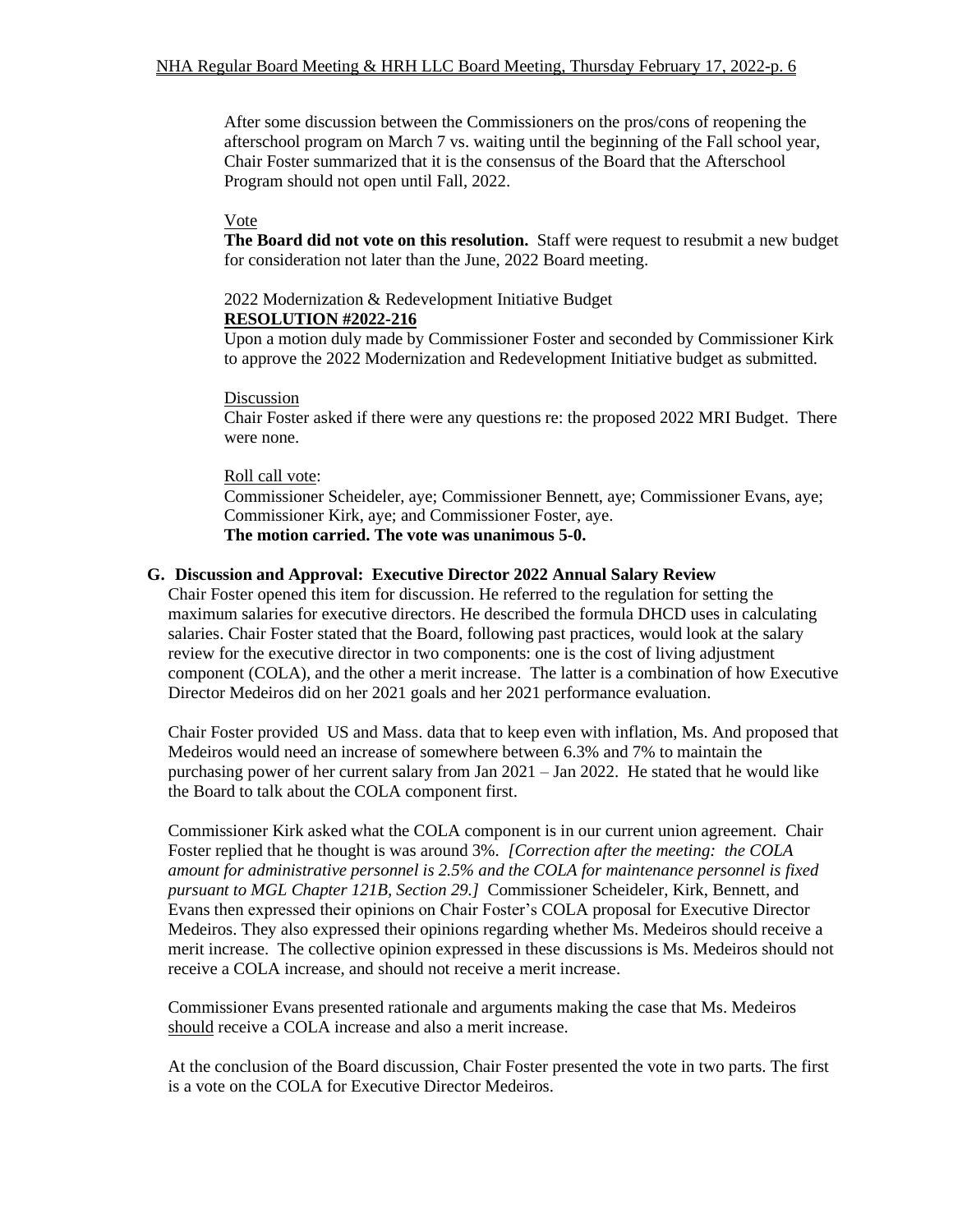## **RESOLUTION #2022-211**

Commissioner Foster moved and Commissioner Evans seconded the motion to approve an increase to the Executive Director's annual salary by 6.3% to keep her even with the cost of living that has risen year over year in this region.

## Roll call vote:

Commissioner Foster, yes; Commissioner Evans, yes; Commissioner Bennett, no; Commissioner Kirk, no; and Commissioner Scheideler, no.

**The motion failed. The vote was 2 yes and 3 no.**

## **RESOLUTION #2022-211-2**

Commissioner Foster moved and Commissioner Evans seconded the motion to approve a 4.5% merit increase to the Executive Director's annual salary because of her growth, skills, and abilities as an employee.

## Additional Discussion

Commissioner Scheideler stated that what the Driscoll's said to him was that he should be using the numeric reports that the Board receives every month to assess the progress or performance of the Executive Director and that he shouldn't be looking for oversight and any oversight that might be granted should be an oversight on these reports. He stated that the numeric reports are not favorable at all.

## Roll call vote:

Commissioner Scheideler, no; Commissioner Bennett, no; Commissioner Kirk, no; Commissioner Evans, yes; and Commissioner Foster, yes. **The motion failed. The vote was 2 yes and 3 no.**

# **H. Discussion and Approval: Executive Director 2022 Goals**

Chair Foster opened this item for discussion. Commissioner Kirk stated that in terms to follow up on the After School Program job description is not included in the Executive Director 2022 Goals. Commissioner Kirk stated that she would add, "Improve relations with residents." Commissioner Kirk ask what the policy is for sending a "Notice to Quit" to residents. She asked if there is a meeting with residents ahead of sending out this information. Chair Foster stated that this level does not go into goals nor does the job description for an Afterschool Director.

# **RESOLUTION #2022-212**

Upon a motion duly made by Commissioner Foster and seconded by Commissioner Bennett to approve the Executive Director's 2022 Goals as submitted. **The motion carried. The vote was unanimous 5-0.**

# **I. Information and Discussion:**

1. Executive Director's Report, Financial Report, Vacancy Report, Work Order Report. Commissioner Kirk commented that the idea of adding carpeting on the second floor is wonderful.

Commissioner Bennett referred to the picture of washers and dryers in the Board Packet. She stated that some of the residents had asked that the washer and dryers be placed on a platform. Commission Bennett asked why this was not done. Gary Kuphal responded that putting those appliances on a platform could create a liability for the Housing Authority. He noted that putting the washer and dryers on platforms or pedestals is not an ADAcompliant practice.